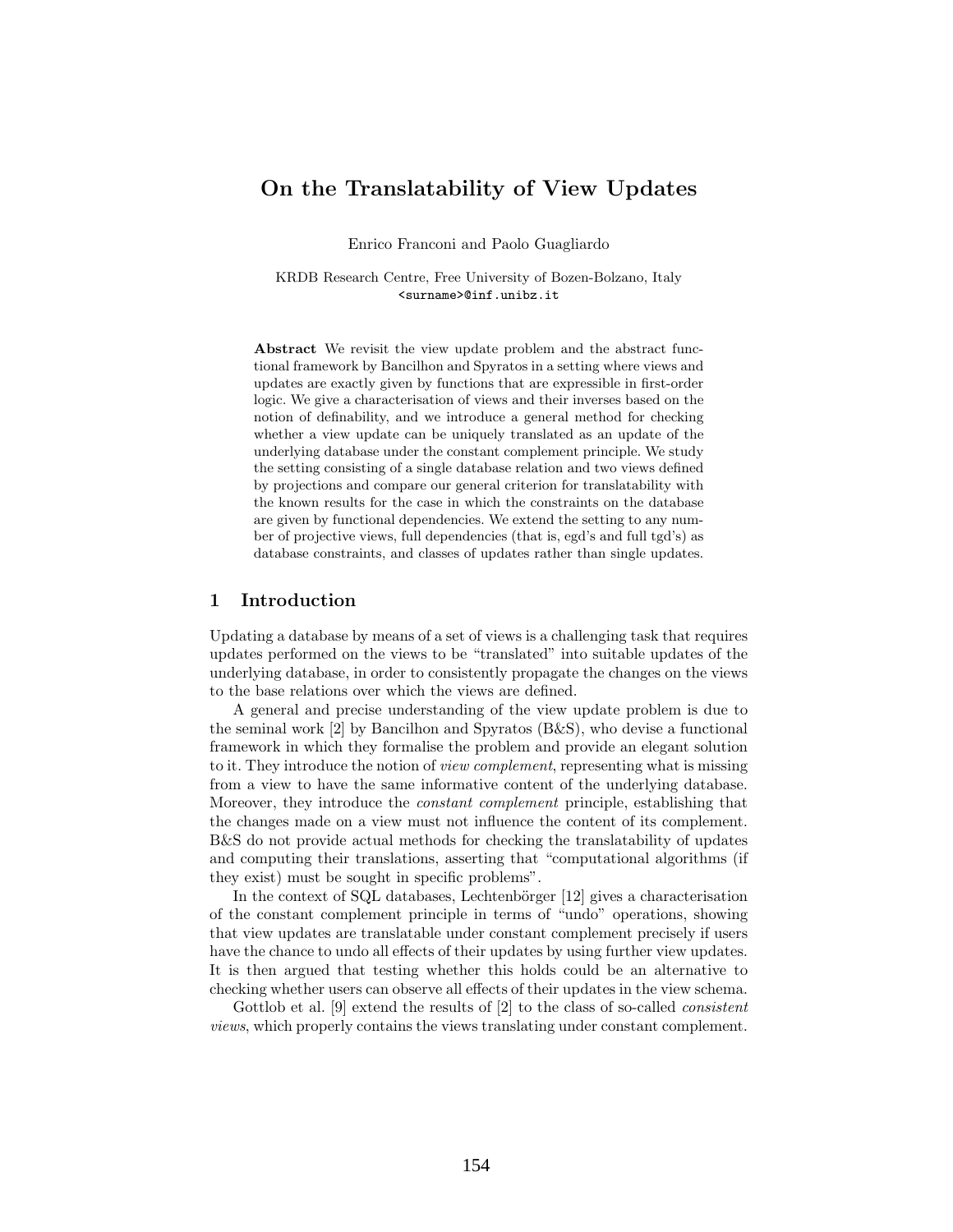The main difference is that, during the translation of an update on a consistent view, the complement is not required to remain invariant, but it is allowed to "decrease" according to a suitable partial order. Indeed, when the partial order is the equality, the framework coincides with the one in [2].

Cosmadakis and Papadimitriou [6] consider a restricted setting that consists of a single database relation and two views defined by projections. They provide necessary and sufficient conditions for the translatability of insertions, deletions and replacements under constant complement w.r.t. a specific database instance and when the constraints on the database are given by functional dependencies (fd's). To the best of our knowledge, [6] is the only comprehensive work in which the framework by B&S is applied to a relational setting. We discuss in detail this application scenario in Sec. 4, where we extend the setting to any number of views defined by projections, rather than just two, and more expressive database constraints, namely full dependencies (egd's and full tgd's), and to classes of updates rather than single updates.

In [2], the view update problem is formalised at a high level of abstraction, where views and updates are arbitrary functions, of which no constructive characterisation is given, as indeed one might not even be possible. In this paper, we consider the view update problem at a lower level of abstraction, by revisiting B&S' framework in a setting where views and updates are exactly given by functions that are expressible in first-order logic (FOL). Under certain conditions, this class of functions can be constructively characterised through the notion of logical definability, in terms of which we introduce a general method for checking the translatability of arbitrary FO-expressible view updates. With this work we mainly contribute the following:

- a general framework for view updating that is based on the notion of determinacy and constructively revisits [2] in a setting with constraints;
- a general method, applicable whenever the inverse of a view mapping can be constructively characterised, for checking whether a view update can be propagated to the underlying database in a unique way;
- a practical application setting consisting of projective views of a single database relation, that, although still very limited, extends the known existing results [6] to more expressive database constraints, any number of acyclic projective views and more general view updates.

The paper is organised as follows: in Sec. 2 we introduce some notation and basic definitions; in Sec. 3 we present our logic-based framework and characterise when and whether a FO-expressible view update is uniquely translatable under constant complement; in Sec. 4 we study the case considered in [6] and generalise the results to a more general setting; we conclude in Sec. 5 by pointing out some future research directions. Proofs and more detailed examples are given in the full version [7].

## 2 Preliminaries

An *n*-ary relation on a set A, where  $n \in \mathbb{N}_1$  denotes the arity of the relation, is a subset of the Cartesian product  $A<sup>n</sup>$ , that is, a set of *n*-tuples of elements of A.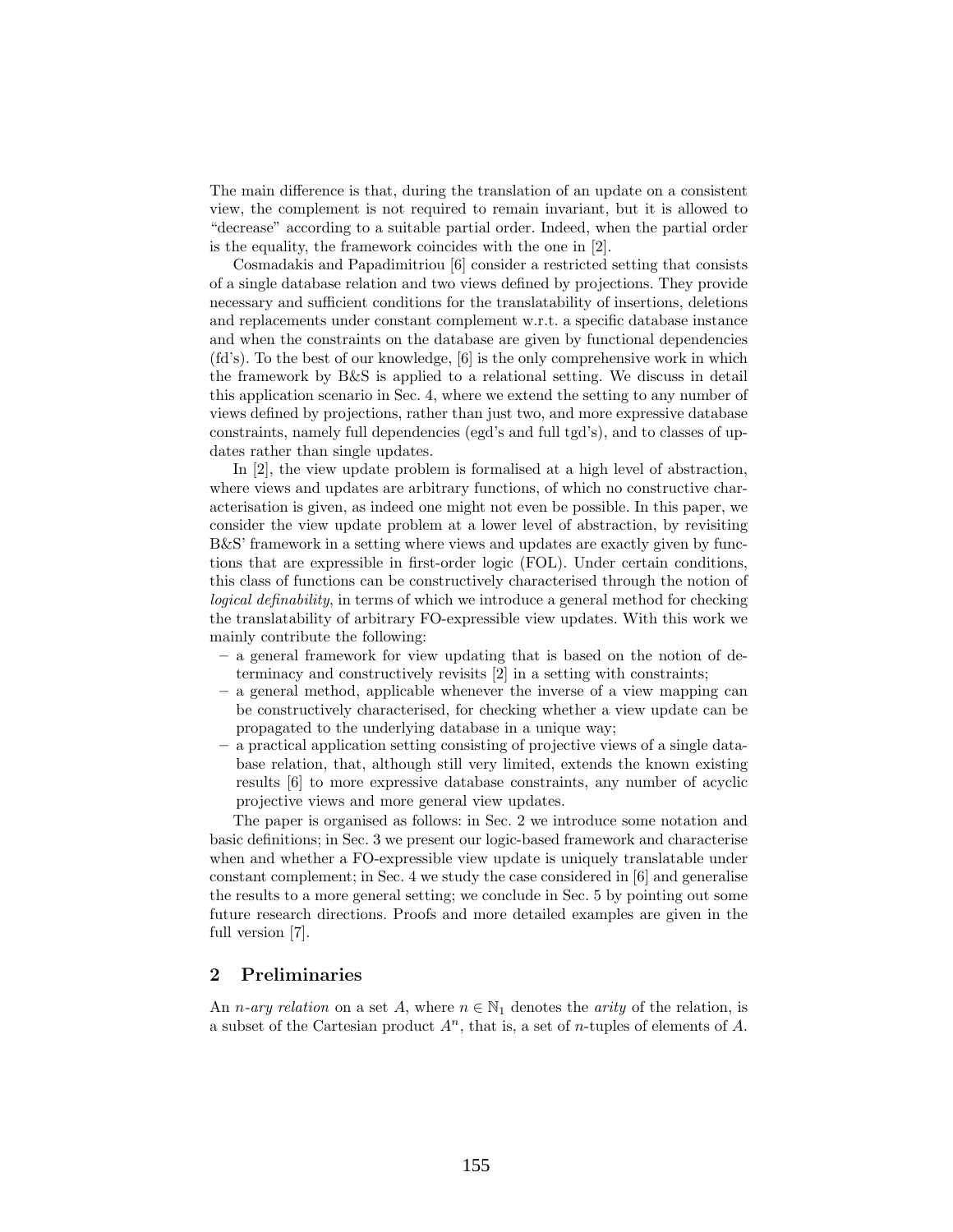A signature is a finite set S of relation symbols and each symbols  $S \in \mathcal{S}$  has an associated arity denoted by  $\text{arity}(S)$ . A *relational structure s* over a signature S is a pair  $\langle \Delta^s, \cdot \rangle$  where  $\Delta^s$  is a (possibly infinite) domain of objects and  $\cdot^s$  is an interpretation function that associates each symbol  $S \in \mathcal{S}$  with a relation  $S^s$  on  $\Delta^s$ , called the *extension* of S, of appropriate arity. For two relational structures  $s = \langle \Delta, \cdot^s \rangle$  and  $t = \langle \Delta, \cdot^t \rangle$  over two disjoint signatures S and S', respectively,  $s \uplus t = \langle \Delta, \cdot^s \cup \cdot^t \rangle$  is a relational structure over  $S \cup S'$ . A constraint is a closed formula  $\varphi$  in (some fragment of) FOL. The set of relation symbols occurring in  $\varphi$  is denoted by  $sig(\varphi)$  and  $\varphi$  is said to be *over a signature* S if  $sig(\varphi) \subseteq S$ . We extend  $sig(\cdot)$  to sets of constraints in the natural way. Sequences (i.e., tuples) are denoted with an overline, e.g.,  $\bar{x}$ , and  $\bar{x}[k]$  denotes the k-th element in  $\bar{x}$ . The number of elements in  $\bar{x}$  is denoted by  $|\bar{x}|$  and, when  $\bar{x}$  is a sequence of variables.  $var(\overline{x})$  denotes the set of variables occurring in it.

A renaming over a signature S is a bijective function ren :  $S \to S'$ , where S' is a signature disjoint with S. We extend ren( $\cdot$ ) to signatures, relational structures and (sets of) constraints in the natural way. For instance, given a constraint  $\varphi$ ,  $ren(\varphi)$  is obtained from  $\varphi$  by replacing every occurrence of each relation symbol  $r \in \text{sig}(\varphi)$  with ren(r). Clearly, for a set  $\Sigma$  of constraints over S and a relational structure s over ren(S), we have that  $s \models \text{ren}(\Sigma)$  iff ren<sup>-1</sup>(s)  $\models \Sigma$ .

A database schema is a signature  $R$  of database symbols and a database state is a relational structure over R. A *view schema* is a signature V of *view symbols* not occurring in  $R$  and a *view state* is a relational structure over  $V$ . We denote the set of all database (resp., view) states by  $S$  (resp.,  $T$ ). For a database state  $s \in S$  and a view state  $t \in T$  having the same domain, the relational structure s  $\forall t$  is called a *global state* over  $\mathcal{R} \cup \mathcal{V}$ . We consider a satisfiable finite set  $\Sigma$  of global constraints over the signature  $\mathcal{R} \cup \mathcal{V}$ . A database state s (resp., view state t) is  $\Sigma$ -consistent iff there exists a view state t (resp., database state s) with the same domain such that the global state  $s \oplus t$  is a model of  $\Sigma$ . We denote the set of  $\Sigma$ -consistent database states (resp., view states) by  $S_{\Sigma}$  (resp.,  $T_{\Sigma}$ ). When  $\Sigma$  is understood from the context, we refer to  $\Sigma$ -consistent states generically as globally consistent states or states that are consistent with the global constraints.

**Definition 1 (View under constraints).** A view from  $\mathcal{R}$  to  $\mathcal{V}$  under constraints  $\Sigma$  is a total mapping  $f: \mathbf{S}_{\Sigma} \to \mathbf{T}_{\Sigma}$  s.t.  $s \cup f(s) \models \Sigma$  for every  $s \in \mathbf{S}_{\Sigma}$ .

Since R and V are disjoint, every model of  $\Sigma$  has the form  $s \oplus t$ , where  $s \in S$ and  $t \in$ **T** are (globally consistent) states with the same domain. We say that  $V \in V$  is *implicitly defined* by the symbols in R under  $\Sigma$  if for every pair of global states  $s \oplus t$  and  $s \oplus t'$  satisfying  $\Sigma$ , it is the case that  $V^t = V^{t'}$ . In other words, every two models of  $\Sigma$  (with the same domain) agreeing on the interpretation of the symbols in  $R$  also agree on the interpretation of  $V$ .

**Definition 2.** R defines V under  $\Sigma$  (written  $\mathcal{R} \rightarrow \Sigma \mathcal{V}$ ) iff, for every  $s \in \mathcal{S}$  and  $t, t' \in T$ , it is the case that  $t = t'$  whenever  $s \uplus t \models \Sigma$  and  $s \uplus t' \models \Sigma$ .

In particular,  $\mathcal{R} \to \Sigma$  V means that every  $V \in \mathcal{V}$  is implicitly defined by  $\mathcal{R}$  under Σ. We use  $V \twoheadrightarrow_{\Sigma} \mathcal{R}, \mathcal{R} \nightharpoonup_{\Sigma} V$  and  $V \nightharpoonup_{\Sigma} \mathcal{R}$  with the obvious meaning.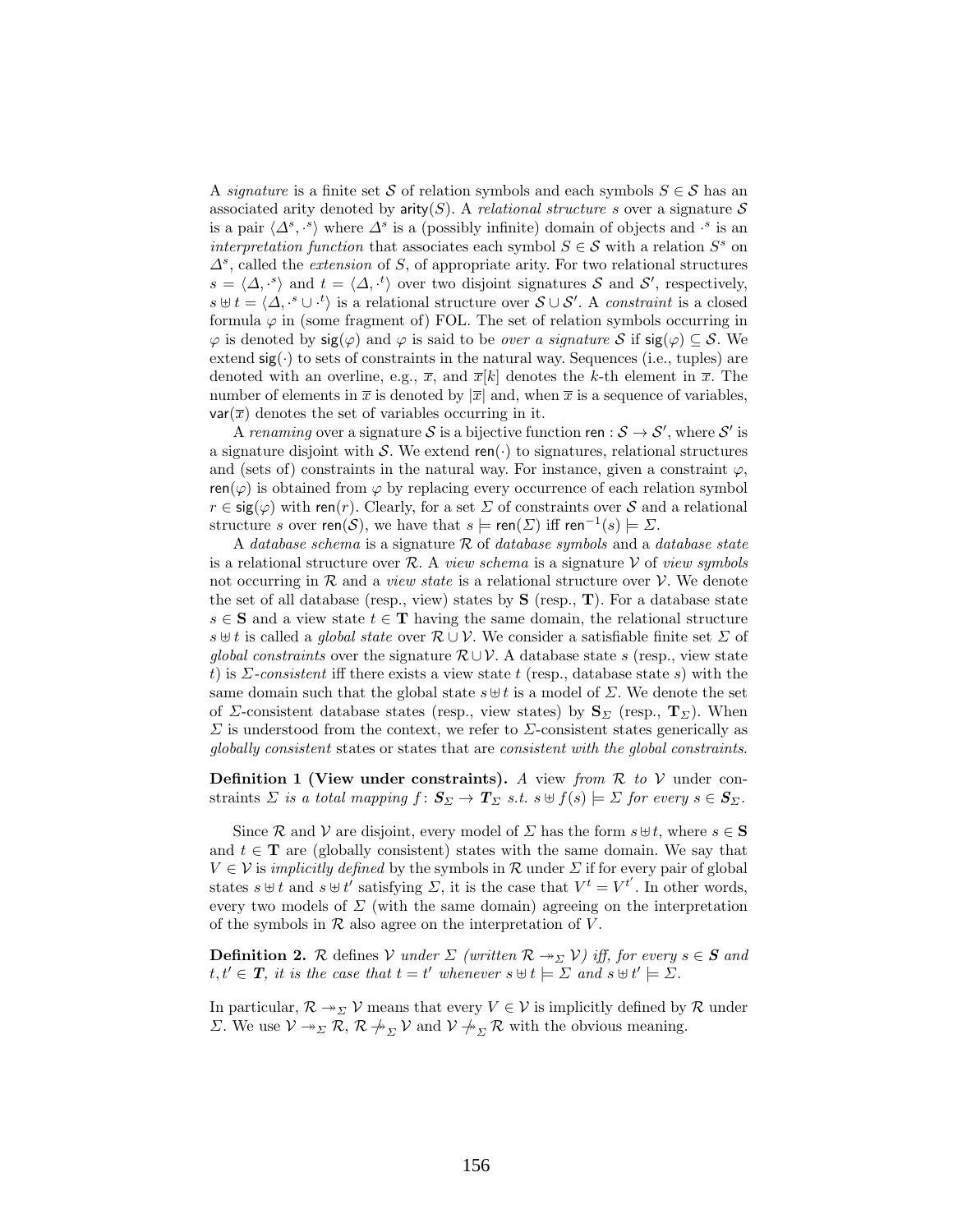

Figure 1: A UML class diagram where each class is implicitly defined by the others (e.g., knowing all the persons and who the males are, we also implicitly know who the females are).

A fundamental result by Beth  $[4]$  states that in FOL, whenever V is implicitly defined by  $\mathcal R$  under constraints  $\Sigma$ , there always exists an explicit definition of V in terms of R, that is, a formula  $\varphi$  equivalent to V under  $\Sigma$  with  $\text{sig}(\varphi) \subseteq \mathcal{R}$ .

Example 1. Consider the UML class diagram depicted in Figure 1, stating that (1) "a Male is a Person", (2) "a Female is a Person", (3) "Male is disjoint with Female" (4) "a Person is Male or Female". This can be expressed as a first-order logic theory  $\Sigma$  over {Male, Female, Person} consisting of the following formulae:

$$
\forall x. \text{ Male}(x) \rightarrow \text{Person}(x) ; \tag{1}
$$

$$
\forall x. \ \mathsf{Female}(x) \to \mathsf{Person}(x) \ ; \tag{2}
$$

$$
\forall x. \text{ Male}(x) \rightarrow \neg \text{Female}(x) ; \tag{3}
$$

$$
\forall x. \text{ Person}(x) \to \text{Male}(x) \lor \text{Female}(x) . \tag{4}
$$

Under the constraints in  $\Sigma$ , whenever we "fix" who the persons and the males are, we also *implicitly* determine who the females are. Indeed, when  $Person(x)$ and  $\textsf{Male}(x)$  are considered database predicates,  $\textsf{Female}(x)$  is explicitly defined as the view  $Person(x) \wedge \neg \text{Male}(x)$ . That is, under the given constraints, a female is exactly a person who is not male.

In general, there might exist more than one view mapping satisfying a given set of constraints. An important connection between definability and views under constraints is that the mapping is unique exactly when each view symbol can be defined in terms of the database symbols under the given constraints.

**Theorem 1.**  $\mathcal{R} \rightarrow \Sigma \mathcal{V}$  iff there is one and only one view from  $\mathcal{R}$  to  $\mathcal{V}$  under  $\Sigma$ .

The above theorem gives a characterisation of the views that are expressible by means of constraints in FOL. In what follows, we write  $\mathcal{R} \to_{\Sigma}^{f} \mathcal{V}$  to indicate that  $\mathcal{R} \rightarrow \Sigma \mathcal{V}$  and f is the (one and only) view *induced by the constraints*  $\Sigma$  from  $\mathcal{R}$  to  $V$  in light of Theorem 1. The *surjection induced by* (or *surjective restriction of*) a function  $f$  is the surjective function obtained from  $f$  by restricting its codomain to its image. We use concatenation to indicate composition, e.g.,  $fg$  denotes the composition of  $f$  with  $q$ .

The framework we will present in the next section is based on the notion of logical definability, and relies on the fact that whenever something is implicitly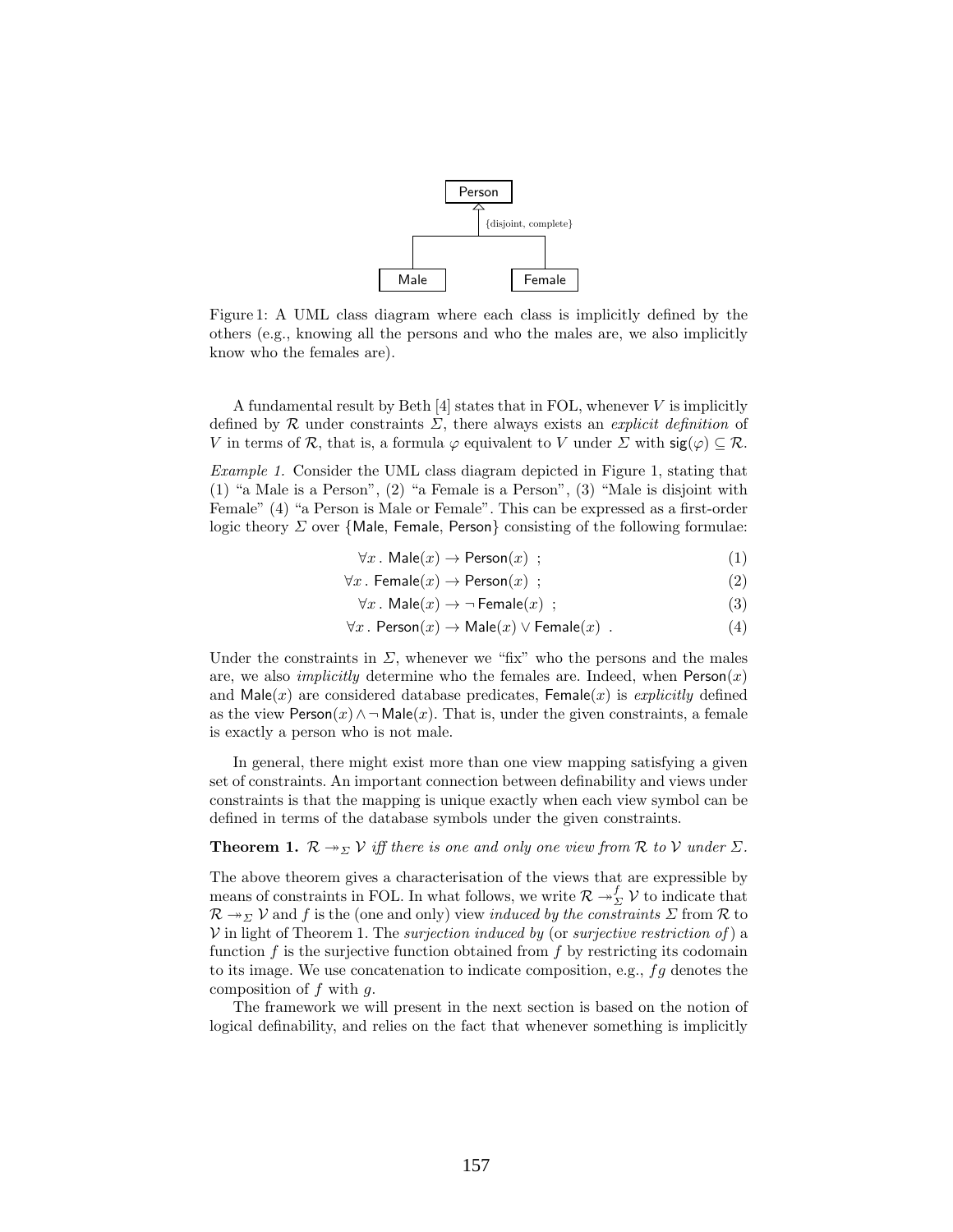defined it is possible to find its explicit definition as a view in FOL [8]. Unfortunately, Beth's result [4] holds when instances are unrestricted (i.e., allowed to be possibly infinite), while it fails [10] when considering finite instances only, which is the usual case of interest in database applications. Clearly, when something holds for unrestricted models it also holds in particular for finite models, therefore our framework is sound. On the other hand, if something holds on finite models, it does not necessarily hold on all models, hence our approach might in general be incomplete, in the sense that we may fail to discover invertible view mappings and translatable view updates that are such only on finite models, because our techniques require these properties to hold on unrestricted models. We say that a problem is *finitely controllable* iff it holds true for unrestricted models whenever it holds true for finite ones (the vice versa is always true). We will prove that the implicit definability problem in the application scenario we discuss in detail in Sec. 4 is finitely controllable; so, in this case, our results are going to be sound and complete.

### 3 A Logic-Based Framework for View Updates

In this section, we present our framework for view updating based on the notion of definability in logic. We first revisit some of the formal definitions given in [2], adapting them to our logic-based setting. Next, we show that a view induced by a set of constraints is invertible exactly when each database symbol is implicitly defined by the view symbols under the same constraints. We then give a general criterion for translatability in terms of a special set of view constraints that are satisfied exactly by each and every FO-expressible translatable view update. We conclude by discussing the notion of view complement and show how the results on translatability extend to the case of translation under constant complement.

A database update (resp., view update) is a function  $d: S \to S$  (resp.,  $u: T \to$ T) associating each database state (resp., view state) with another one having the same domain. The sets of all the database and view updates are denoted by  $U_{\mathcal{R}}$  and  $U_{\mathcal{V}}$ , respectively.

Given a view under constraints and a view update, we want to find a suitable database update that propagates the changes to the base relations in a consistent way. More precisely, the view update should be translated as a database update that brings the database to a new state from which, through the view mapping, we reach exactly the updated view state. In addition, unjustified and unnecessary changes in the database are to be avoided, in the sense that if the view update does not modify the view state, then the database update must not modify the corresponding database state either.

**Definition 3 (Translation).** Let f be a view from R to V under  $\Sigma$ , let  $d \in U_{\mathcal{R}}$ and  $u \in U_{\mathcal{V}}$ . The database update d is a translation of u (w.r.t. f) if and only if 1) uf = fd and 2)  $\forall s \in S_{\Sigma}$ ,  $uf(s) = f(s) \implies d(s) = s$ .

A translation can only exist if the updated view state lies in the image of  $f$ ; otherwise, there would be no chance of reaching the new view state by means of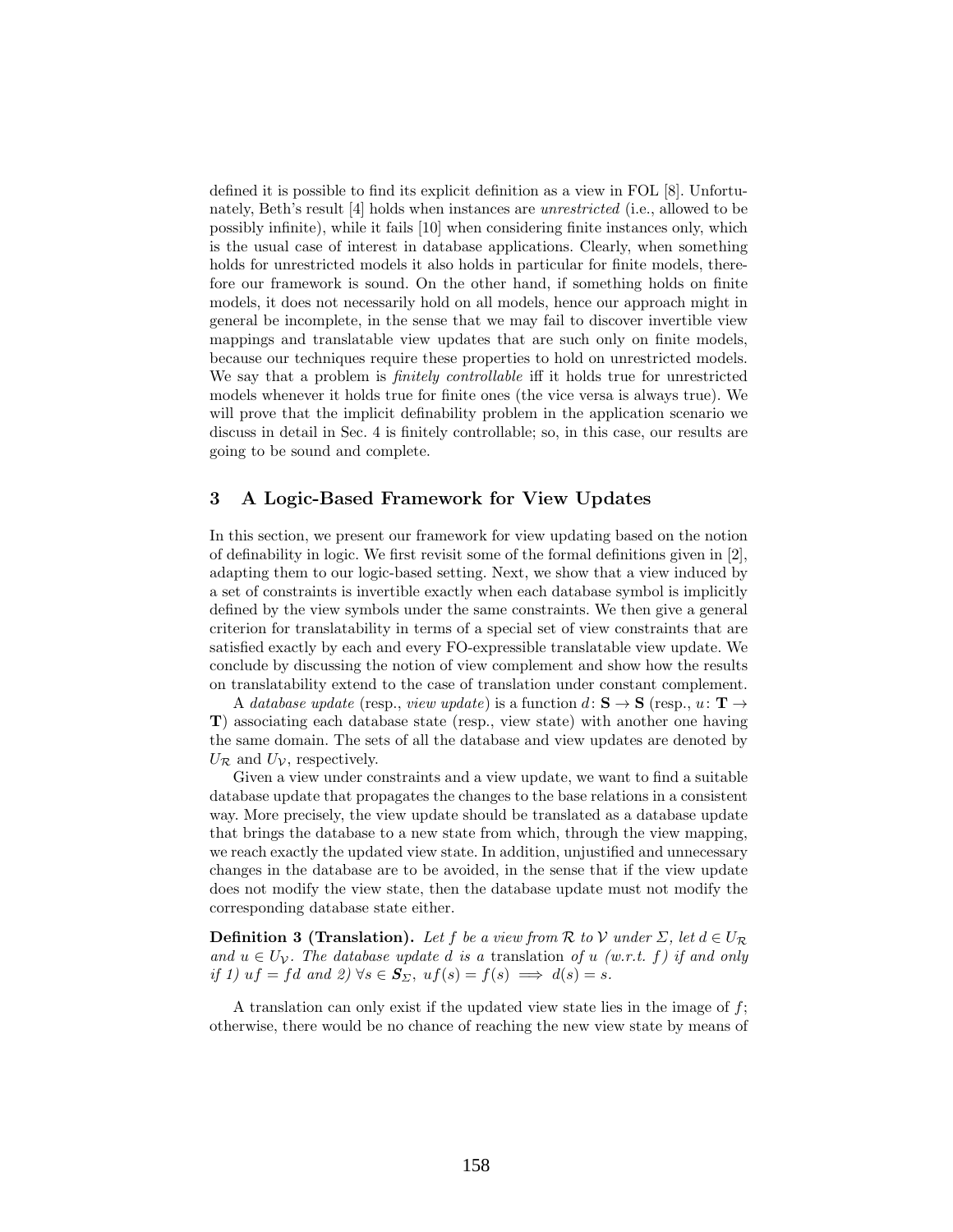f from some database state. A view update that can be translated into a suitable database update, i.e., for which there exists a translation, is called *translatable*.

**Definition 4 (Translatability).** Let  $f: S_{\Sigma} \rightarrow T_{\Sigma}$  be a view from R to V under  $\Sigma$ . A view update  $u \in U_{\mathcal{V}}$  is translatable (w.r.t. f) if and only if for each  $s \in S_{\Sigma}$  there exists  $s' \in S_{\Sigma}$  such that  $f(s') = uf(s)$ .

Translatability of view updates ensures that there exists a translation, but does not rule out the possibility that there might be more than one. To avoid ambiguity, we are only interested in view updates that are *uniquely translatable*, that is, for which there exists one and only one translation. For injective views, a view update is translatable if and only if it is uniquely translatable, and the following theorem [2] gives a characterisation of the unique database update into which a translatable view update can be translated when the view is injective.

**Theorem 2.** Let f be an injective view under  $\Sigma$ , let  $u \in U_{\mathcal{V}}$  be translatable and let  $d \in U_{\mathcal{R}}$ . Let  $\hat{f}$  denote the surjection induced by f and let  $\hat{u}$  be obtained from u by restricting its domain and codomain to  $f(\boldsymbol{S}_{\Sigma})$ .<sup>1</sup> Then, d is a translation of u if and only if  $d = \hat{f}^{-1}\hat{u}\hat{f}$ .

It is possible to invert a view induced by a set of constraints iff the database symbols are implicitly defined by the view symbols under the same constraints, in which case the inverse is also effectively computable. In such a situation, the constraints induce two mappings, one from the database states to the view states and one in the opposite direction, which are indeed one the inverse of the other.

**Lemma 1.** Let  $\mathcal{R} \to_{\Sigma}^f \mathcal{V}$ . Then, f is surjective; and f is injective iff  $\mathcal{V} \to_{\Sigma} \mathcal{R}$ .

**Theorem 3.** Let  $\mathcal{R} \to_{\Sigma}^{f} \mathcal{V}$ . Then, f is invertible iff  $\mathcal{V} \to_{\Sigma}^{h} \mathcal{R}$ , and  $h = f^{-1}$ .

Given  $\Sigma$  over  $\mathcal{R} \cup \mathcal{V}$ , we denote by impl-def $(R, \mathcal{V}, \Sigma)$  the problem of checking whether  $R \in \mathcal{R}$  is implicitly defined by the symbols in V under  $\Sigma$ , which amounts to checking whether the following entailment holds:

 $\Sigma \cup \text{ren}(\Sigma) \models \forall \overline{x} (R(\overline{x}) \leftrightarrow R'(\overline{x}))$ 

where ren is a renaming over  $\mathcal R$  and  $R' = \text{ren}(R)$ . Note that, as  $R'$  is simply a renaming of R, for symmetric reasons it is sufficient to check the entailment of only one of the implications on the r.h.s. of (3). Given a view f from  $\mathcal R$  to  $\mathcal V$ induced by  $\Sigma$ , we denote by invert $(V, \Sigma)$  the problem of determining whether f is invertible, which amounts to checking whether impl-def(R,  $\mathcal{V}, \Sigma$ ) for each  $R \in \mathcal{R}$  (where  $\mathcal{R}$  is given by  $sig(\Sigma) \setminus \mathcal{V}$ ).

In the following, we provide an interesting characterisation of when a view update is translatable. The idea consists essentially in imposing additional constraints on the view schema so that every *legal* view update is translatable and vice versa. Whenever  $V \rightarrow \Sigma \mathcal{R}$  there exists an explicit definition for each of the

<sup>&</sup>lt;sup>1</sup> As u is assumed to be translatable,  $u(f(S_{\Sigma})) \subseteq f(S_{\Sigma}).$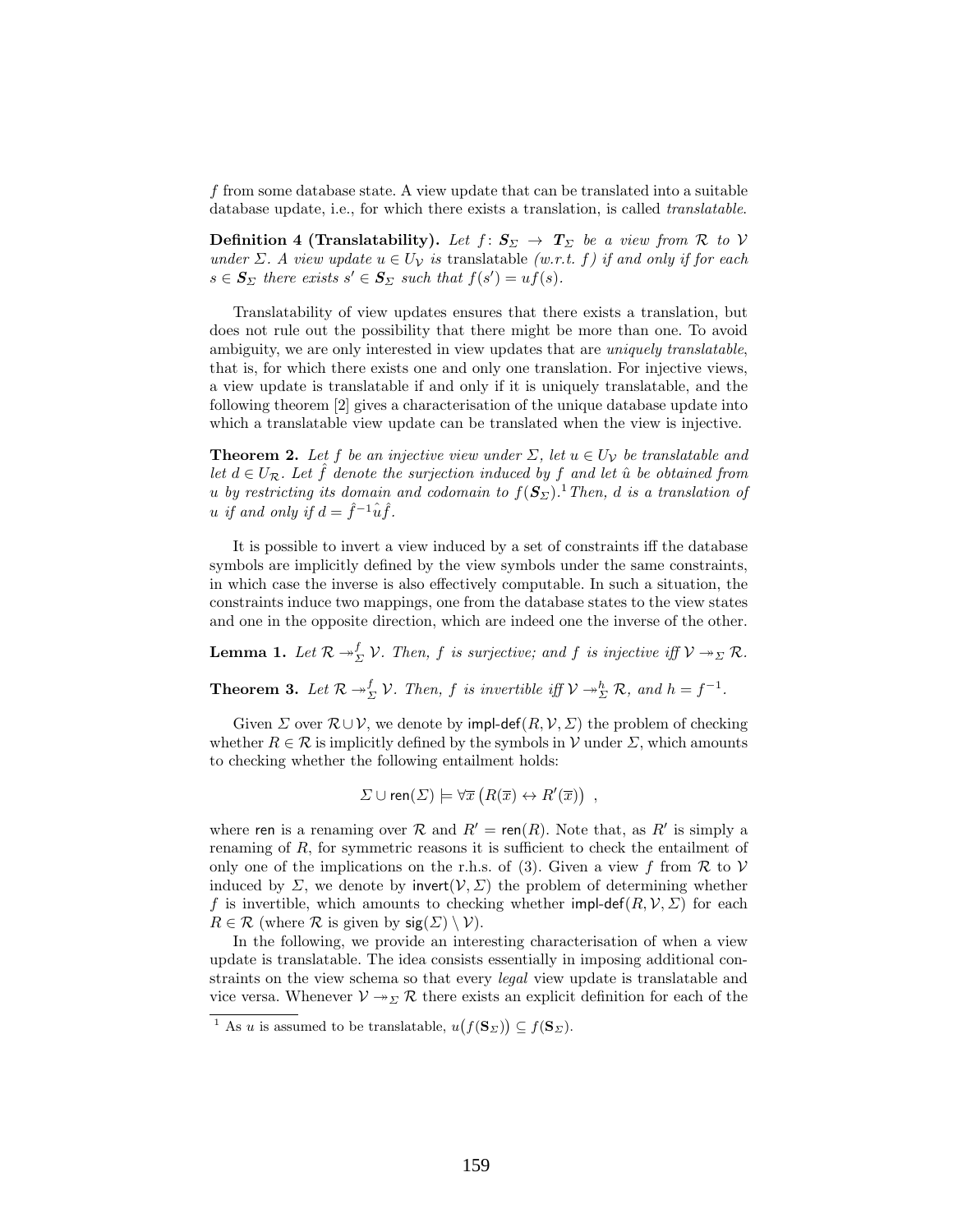database symbols in terms of the view symbols. By substituting every occurrence in  $\Sigma$  of each  $R \in \mathcal{R}$  with its explicit definition we obtain a set  $\Sigma_{\mathcal{V}}$  of constraints over V which we call  $\Sigma_{\mathcal{V}}$  the V-embedding of  $\Sigma$ .

**Theorem 4.** Let  $V \rightarrow_{\Sigma} \mathcal{R}$  and let  $t \in \mathcal{T}$ . Then, t is  $\Sigma$ -consistent iff  $t \models \widetilde{\Sigma}_{V}$ .

The V-embedding of a set  $\Sigma$  of global constraints is a set of view constraints having the same "restrictiveness" of the whole  $\Sigma$ , but with the advantage that they can be checked locally on the view schema. This is of particular relevance for surjective views, in which case it turns out that such constraints ensure the translatability of every view update satisfying them and enforce every translatable view update to be legal with respect to them.

**Theorem 5.** Let f be a surjective view from  $\mathcal R$  to  $\mathcal V$  under  $\Sigma$ , let  $\mathcal V \to_{\Sigma} \mathcal R$  and let  $u \in U_{\mathcal{V}}$ . Then, u is translatable if and only if  $u(t) \models \Sigma_{\mathcal{V}}$  for every  $t \in T_{\Sigma}$ .

In other words, when updating a view state that is legal w.r.t.  $\widetilde{\Sigma}_{\mathcal{V}}$ , we need to make sure that we always end up in another legal view state.

Let ren be a renaming over  $\mathcal{R}\cup\mathcal{V}$  and let  $\Xi$  be a set of constraints over  $\mathcal{V}\cup\mathcal{V}'$ s.t.  $\mathcal{V} \twoheadrightarrow_{\Xi} \mathcal{V}'$ , where  $\mathcal{V}' = \text{ren}(\mathcal{V})$ . Let  $\widetilde{\Xi}_{\mathcal{V}}$  be obtained from  $\Xi$  by replacing, for each symbol  $V' \in \mathcal{V}'$ , every occurrence of the predicate  $V'(\overline{x})$  with its explicit definition in terms of  $V$ . Then, the function  $\xi$  induced by  $\Xi$  expresses a view update  $u: \mathbf{T} \to \mathbf{T}$  iff  $\widetilde{\Xi}_{\mathcal{V}}$  is valid.<sup>2</sup> Indeed, in such a case,  $\xi$  takes a view state t over V and returns an updated view state  $\xi(t)$  over V'. The view update u expressed by  $\Xi$  is then the function associating each  $t \in \mathbf{T}$  with ren<sup>-1</sup>( $\xi(t)$ ). Note that every set of constraints  $\Xi$  over  $\mathcal{V} \cup \mathcal{V}'$  that expresses a view update is equivalent to a set of constraints over  $V \cup V'$  consisting of exactly one formula for each  $V \in \mathcal{V}$  of the form  $\forall \overline{x} (V(\overline{x}) \leftrightarrow \phi_V(\overline{x}))$ , with  $sig(\phi_V(\overline{x})) \subseteq \mathcal{V}'$ .

For a view symbol V, insertion and deletion of a tuple  $\bar{x}$  are represented by the following open formulae:

$$
\begin{aligned} &\text{insert}_V(\overline{x}) \equiv \forall \overline{y} \, \left[ V'(\overline{y}) \leftrightarrow \left( V(y) \vee \overline{y} = \overline{x} \, \right) \right] \ ; \\ &\text{delete}_V(\overline{x}) \equiv \forall \overline{y} \, \left[ \left( V'(\overline{y}) \rightarrow V(\overline{y}) \right) \wedge \left( V(\overline{y}) \rightarrow \left[ V'(\overline{y}) \vee \overline{y} = \overline{x} \, \right] \right) \wedge \neg V'(\overline{x}) \right] \ . \end{aligned}
$$

Any update that does not modify V can be represented by the closed formula noop $_V \equiv \forall \overline{x}$   $\big(V'(\overline{x}) \leftrightarrow V(\overline{x})\big)$ , while the replacement of a tuple  $\overline{x}$  with a tuple  $\overline{y}$ is expressed by the open formula  $\mathsf{replace}_V(\overline{x}, \overline{y})$  defined by:

$$
\left[\left(\neg V(\overline{x})\vee \overline{x}=\overline{y}\right)\to\text{noop}_V\right]\wedge \left[\left(V(\overline{x})\wedge \overline{x}\neq \overline{y}\right)\to \text{ delete}_V(\overline{x})\wedge\text{insert}_V(\overline{y})\right]\ .
$$

In our formalism we can also directly express transactional updates, in the sense of sequences of updates that are applied one after the other. For instance, suppose we want to insert a tuple  $\bar{a}$  into the extension of V and then delete tuple  $\bar{b}$  from it. Note that the update insert $_V(\overline{a}) \wedge$ delete $_V(\overline{b})$  implies  $V'(\overline{a})$  and  $\neg V'(\overline{b})$  (where V' represents V after the update), hence it is inconsistent if  $\overline{a} = \overline{b}$ . The correct way to represent the two sequential updates as a transaction is to consider the

<sup>&</sup>lt;sup>2</sup> This is needed to ensure that  $\Xi$  does not impose constraints on the view schema.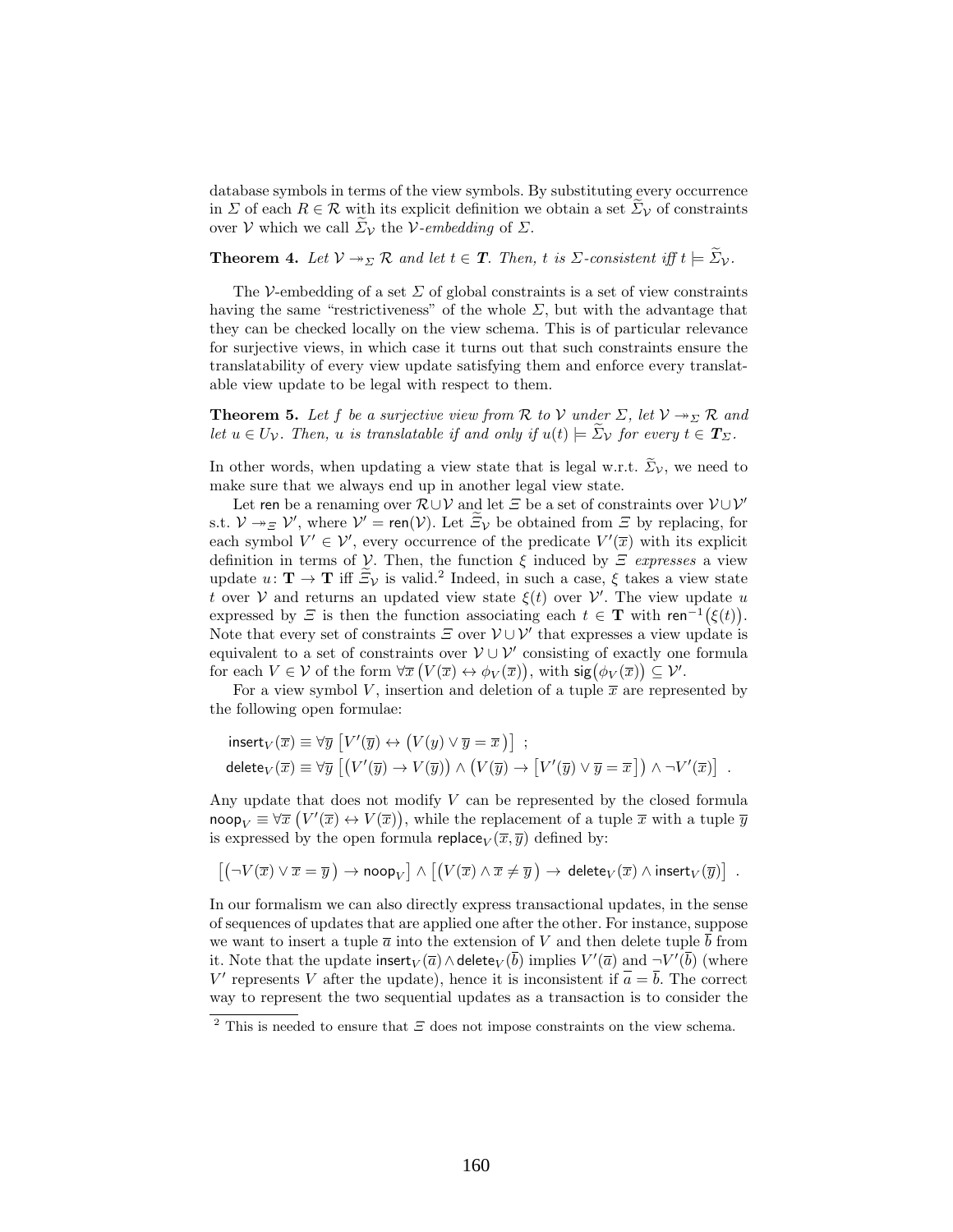update insert ${}_V(\overline{a})\wedge$  delete ${}_{V'}(\overline{b}),$  where delete ${}_{V'}(\overline{b})$  is applied on  $V',$  which is the result of applying insert $_V(\overline{a})$  on V.

From Theorem 5, we get the following characterisation of the translatability of those view updates that are expressible, as described, in FOL.

**Theorem 6.** Let f be a surjective view from R to V under  $\Sigma$ , let  $V \rightarrow \Sigma$  R and let  $u \in U_{\mathcal{V}}$  be expressed by  $\Xi$ . Then, u is translatable iff  $\Sigma_{\mathcal{V}} \cup \Xi \models \text{ren}(\Sigma_{\mathcal{V}})$ .

Under the assumptions of the above theorem, the view  $f$  is injective by Lemma 1. Hence, by Theorem 2 every translatable view update  $u$  has the unique translation  $f^{-1}uf$ . However, we might not be able to actually compute  $f^{-1}$  unless  $\mathcal{R} \to_{\Sigma} \mathcal{V}$ , in which case Theorem 3 ensures that the inverse of f is the view from  $V$  to  $\mathcal R$ induced by Σ. When  $\mathcal{R} \to_{\Sigma} \mathcal{V}$ ,  $\mathcal{V} \to_{\Sigma} \mathcal{R}$  and  $\Xi$  expresses a translatable view update u, we have that  $V \twoheadrightarrow_{\Xi} \text{ren}(\mathcal{V})$  and  $\text{ren}(\mathcal{V}) \twoheadrightarrow_{\text{ren}(\Sigma)} \text{ren}(\mathcal{R})$ , therefore the unique translation of  $u$  is the database update expressed by the set  $\Upsilon$  such that  $\mathcal{R} \rightarrow \gamma$  ren( $\mathcal{R}$ ), obtained by replacing in ren( $\Sigma$ ) every occurrence of ren(V) with its definition in terms of  $V$  and, in turn, every occurrence of  $V$  with its definition in terms of R.

Given the V-embedding  $\widetilde{\Sigma}_{\mathcal{V}}$  of a set of constraints  $\Sigma$  over  $\mathcal{R} \cup \mathcal{V}$  inducing an invertible view, and given a set of constraints  $\mathcal E$  expressing a view update  $u \in U_{\mathcal{V}}$ , translat $(\Xi, \tilde{\Sigma}_{\mathcal{V}})$  is the problem of determining whether u is translatable, that is, from Theorem 6, whether  $\widetilde{\Sigma}_{\mathcal{V}} \cup \Xi \models \text{ren}(\widetilde{\Sigma}_{\mathcal{V}})$ . Note that a view update which is not translatable in general might still be translated when it is applied on a given view state. For example, the insertion of a specific tuple of values is unlikely to be translatable for all possible view states, but it might be such for a given (legal) view state. This related problem, indicated with translat $(t, \mathcal{Z}, \Sigma_{\mathcal{V}})$ , of checking whether the update is translatable w.r.t. a view state  $t$  satisfying  $\widetilde{\Sigma}_{\mathcal{V}}$ , that is, whether  $u(t) \models \widetilde{\Sigma}_{\mathcal{V}}$ . Clearly, translat $(\Xi, \widetilde{\Sigma}_{\mathcal{V}})$  amounts to checking translat $(t, \Xi, \overline{\Sigma_{\mathcal{V}}})$  for each  $t \in \mathbf{T}$  such that  $t \models \overline{\Sigma_{\mathcal{V}}}$ .

We conclude the section by briefly discussing the notion of *complement* and the principle of translation under constant complement introduced in [2]. Lack of injectivity in a view  $f$  causes loss of information, due to the fact that distinct database states are mapped to the same view state. A *complement* of f is a view q operating on the same domain of  $f$  and capable of distinguishing between distinct database states which f maps to the same view state. If  $g$  is a complement of  $f$ , then  $f$  is a complement of  $g$  (that is, the notion of complement is symmetric), therefore we sometimes simply say that two views  $f$  and  $q$  are "complementary".

A view complement provides additional information that, together with the original view, allows to reconstruct the entire database. Two views  $f$  and  $q$  under constraints  $\Sigma$  and  $\Gamma$ , respectively, can be combined in a natural way into a single view under  $\Sigma \cup \Gamma$ , which we call the *union* of f and g, written as  $f \oplus g$ . It turns out that there is a close connection between complementarity and injectivity of views, given by the fact that two views under constraints and with the same domain are complementary if and only if their union is injective.

Thus, by means of a view complement we can recover information missing from a lossy view and gain injectivity, which gives us the possibility of using the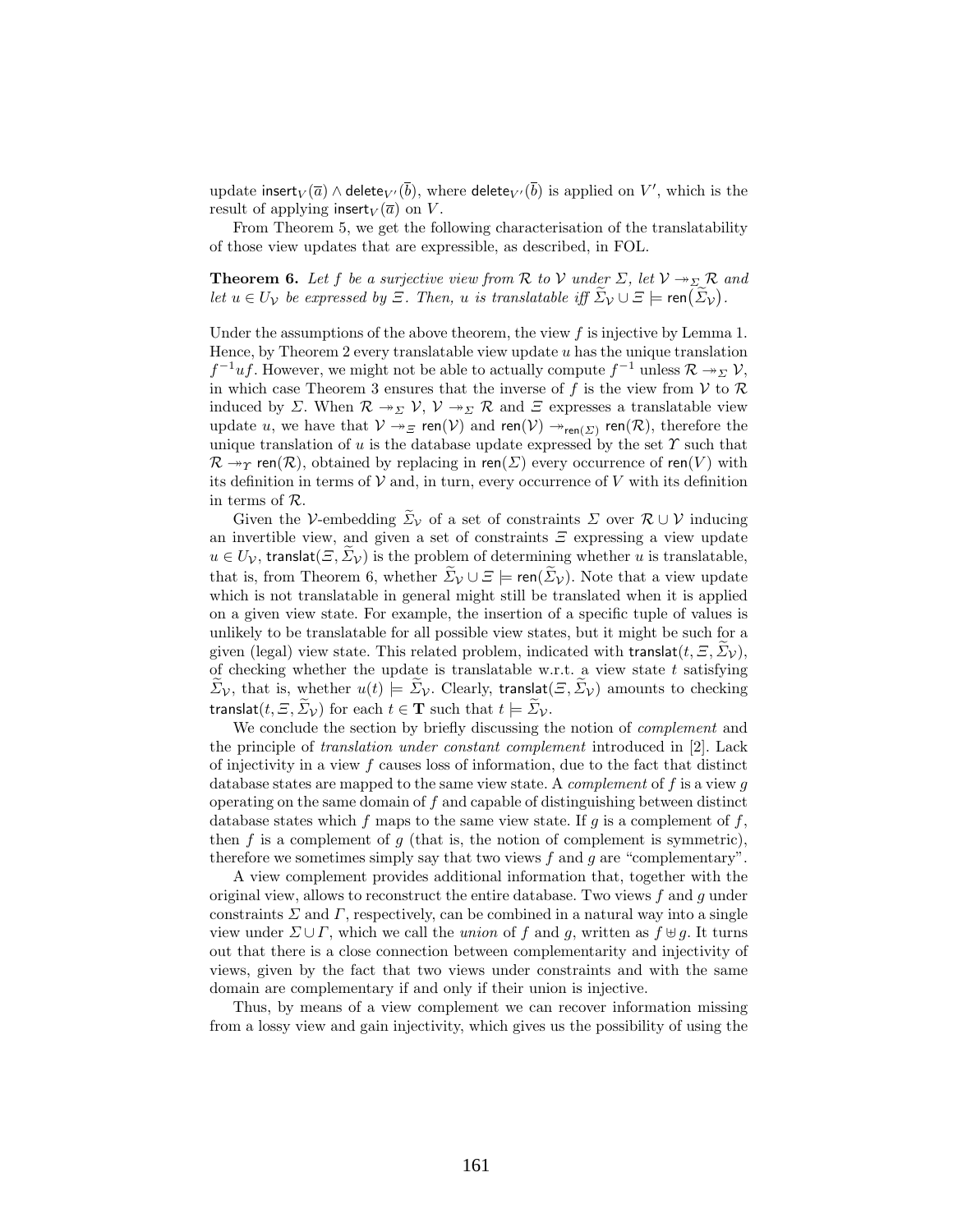results presented earlier. However, following the rationale that the only purpose for which a view complement is made available is that of allowing for a lossy view to be updatable, we demand that the information it provides be invariant during the update process. In other words, view updates must never modify, neither directly nor indirectly, any data that belongs to the view complement. For complementary views f and g, a view update on f is g-translatable (or translatable under constant complement  $q$ ), if it is translatable (in the sense of Definition 4) and in addition does not modify the extension of the symbols belonging to the complement g. In general, there might be more than one complement of a given view, and an update is g-translatable or not depending on the particular complement g we consider. Therefore, the choice of a complement defines an "update policy", assigning unambiguous semantics to the view updates.

Given updates u and v on f and q, respectively, with some abuse of notation we denote by  $u \oplus v$  the combined update on  $f \oplus g$ . Then, the following theorem establishes the relationship between translatability w.r.t. a view under constant complement and translatability w.r.t. the union of a view and its complement.

**Theorem 7.** Let f and g be complementary, let  $u \in U_{\mathcal{V}}$  and let v be the identity. Then, u is q-translatable w.r.t. f if and only if  $u \oplus v$  is translatable w.r.t.  $f \oplus q$ .

This essentially means that, in general, given an injective view f from  $\mathcal R$  to  $\mathcal V$  and a set  $\mathcal{C} \subseteq \mathcal{V}$  of view symbols whose extension is required to remain constant, we need to check for the translatability of view updates  $u \in U_{\mathcal{V}}$  such that  $V^t = V^{u(t)}$ for every  $V \in \mathcal{C}$  and every  $t \in \mathbf{T}$ .

### 4 Translatable Updates on Projective Views

In this section, we discuss in some detail a setting consisting of a single database relation and views defined by projections. It turns out that, when the database constraints are full dependencies, the view mapping defined by the projections is invertible iff the database relation can be reconstructed by their natural join. We point out that invertibility of views under constraints is finitely controllable in this case, which is a generalisation of the setting studied in [6] where only two views are considered, and that our general criterion for translatability of updates w.r.t. an instance under egd's and full tgd's subsumes the conditions given in [6] for the case in which the database constraints are fd's only.

The general setting we consider here consists of a single database relation over a universal set of attributes  $U$  and views defined by projections on subsets  $X_1, \ldots, X_n$  of U. We assume w.l.o.g. that U is a totally ordered set and denote by apos(A) the position of attribute A within U. For a subset X of U, apos(X) denotes the set  $\{\textsf{apos}(A) \mid A \in X\}$ . Let  $\mathcal{R} = \{R\}$  and  $\mathcal{V} = \{V_1, \ldots, V_n\}$ , where R and each  $V_i \in V$  have arities  $|U|$  and  $|X_i|$ , respectively. Each position p in R is associated with the (one and only) attribute  $A \in U$  for which  $\mathsf{apos}(A) = p$ . Then, a projection on  $X \subseteq U$  is expressed by the open formula project  $_X(\overline{x}) \equiv \exists \overline{y} R(\overline{w})$ , where  $\overline{x}$ ,  $\overline{y}$  and  $\overline{w}$  are sequences of distinct variables such that var $(\overline{x}) \cap \text{var}(\overline{y})$  $=\varnothing$ , var $(\overline{w}) = \text{var}(\overline{x}) \cup \text{var}(\overline{y})$  and  $|\overline{w}| = |\overline{x}| + |\overline{y}|$ . In addition, all variables from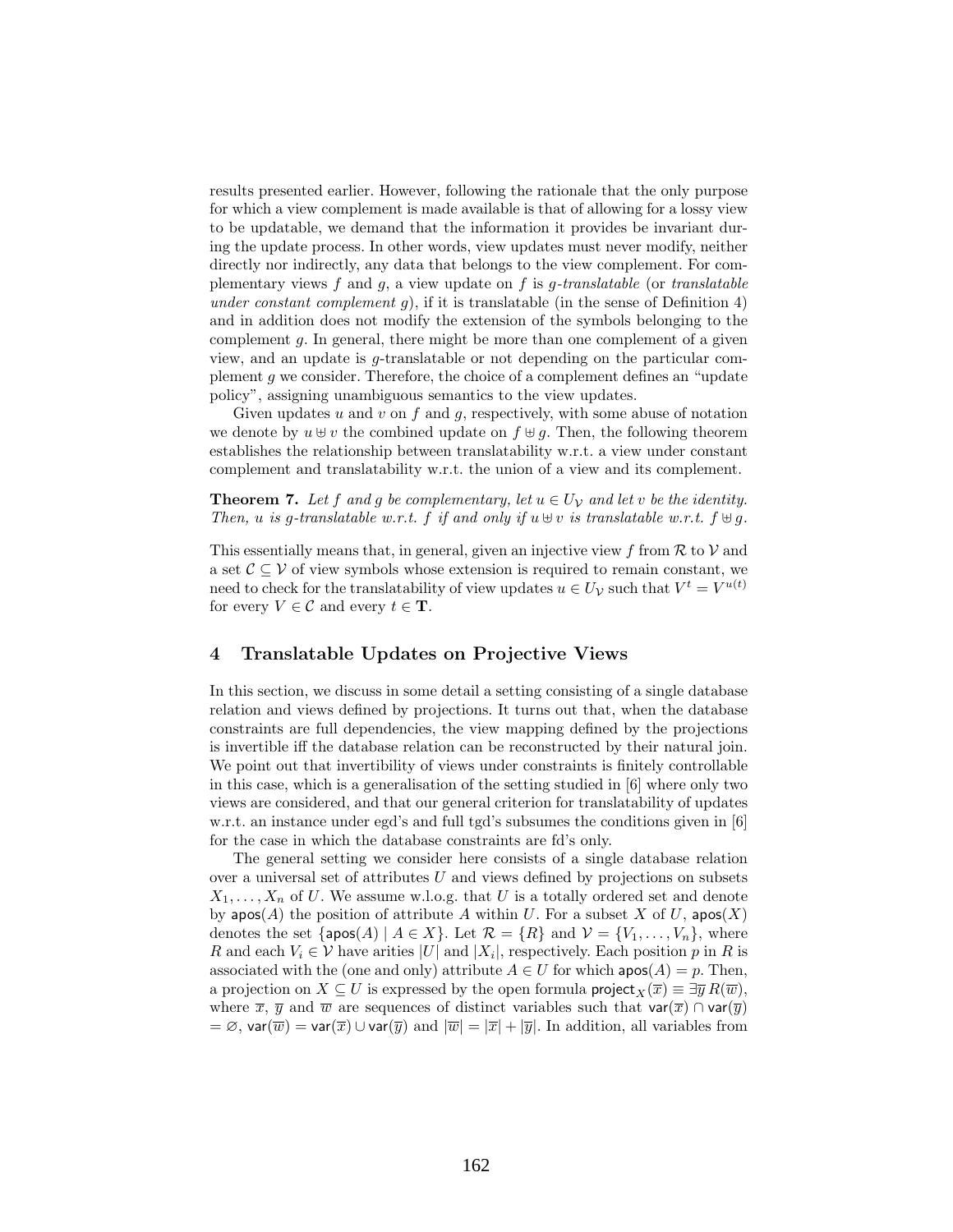$var(\overline{x})$  are required to appear in  $\overline{w}$  at positions apos(X) and in the same order in which they appear in  $\bar{x}$ .

The set of global constraints we consider is  $\Sigma = \Sigma_{\mathcal{R}} \cup \Sigma_{\mathcal{RV}}$ , where  $\Sigma_{\mathcal{R}}$  is a set of constraints over R and  $\Sigma_{\mathcal{RV}}$  consists of a formula of the form  $\forall \overline{x}$   $(V_i(\overline{x}) \leftrightarrow$ project<sub> $X_i(\overline{x})$ </sub> for each  $V_i \in \mathcal{V}$ . Let  $f: \mathbf{S}_{\Sigma} \to \mathbf{T}_{\Sigma}$  be the view induced by  $\Sigma$  and observe that, since there are no constraints on the view schema, every database state that satisfies  $\Sigma_{\mathcal{R}}$  is  $\Sigma$ -consistent, therefore  $S_{\Sigma}$  coincides with the set of legal database states. Moreover, being a view induced by constraints,  $f$  is surjective, and it is invertible iff impl-def $(R, V, \Sigma)$ .

We denote by  $pos(V_i, p)$  the position of R corresponding to the p-th position of  $V_i$  and  $pos(V_i)$  denotes the set  ${pos(V_i, p) | 1 \le p \le arity(V_i)}$ , that is, the set of positions of R on which  $V_i$  projects. As an example, for  $V_i(x_1, x_2)$  defined as  $\exists y_1 R(y_1, x_1, x_2)$ ,  $pos(V_i, 2) = 3$  because the variable  $x_2$  in the second position of  $V_i$  occurs in R at position 3, and  $pos(V_i) = \{2, 3\}$ . We say that V is *acyclic* if the hypergraph with  $\{1, \ldots, \text{arity}(R)\}\$ as set of nodes and  $\{\text{pos}(V_i) \mid V_i \in \mathcal{V}\}\$ as set of hyperegedes contains no cycles (see Section 6.4 in [1]).

Let us first consider the case, studied in [6], in which there are only two view symbols, that is,  $V = \{V_1, V_2\}$ . Rephrasing the definition given in [6], we say that the view symbols  $V_1$  and  $V_2$  are *complementary* if for every two legal *finite* database states s and s' for which  $V_1^{f(s)} = V_1^{f(s')}$  and  $V_2^{f(s)} = V_2^{f(s')}$  it is the case that  $R^s = R^{s'}$ . Note that the notion of complementarity is equivalent to the implicit definability of R from  $V_1$  and  $V_2$  under  $\Sigma$  when considering finite states only. In other words,  $V_1$  and  $V_2$  are complementary iff impl-def<sub>fin</sub> $(R, V, \Sigma)$ , where impl-def<sub>fin</sub> is impl-def restricted to finite models. It is shown in [6] that, when  $\Sigma_{\mathcal{R}}$ consists of functional and join dependencies,  $V_1$  and  $V_2$  are complementary if and only if  $\Sigma_{\mathcal{R}}$  finitely implies the jd  $\bowtie [X_1, X_2]$ , that is, the extension of R can always be reconstructed from the extensions of  $V_1$  and  $V_2$  by means of natural join. Now, since unrestricted and finite implication of a jd from a set of fd's and jd's coincide [1], complementarity in the finite case implies complementarity in the unrestricted case, and the same goes for implicit definability. Therefore, when  $\Sigma_{\mathcal{R}}$ consists only of fd's and jd's, impl-def $(R, V, \Sigma)$  and impl-def<sub>fin</sub> $(R, V, \Sigma)$  coincide, that is, impl-def $(R, V, \Sigma)$  is finitely controllable and, in turn, also invert $(V, \Sigma)$ .

The above results can be extended to the more general setting where  $V =$  $\{V_1,\ldots,V_n\}$  with  $n\geq 2$  and  $\Sigma_{\mathcal{R}}$  consists of full dependencies, provided that V is acyclic. Indeed, in [3] it is shown that under full dependencies the decomposition of a database relation into a set of acyclic projections is lossless if and only if the reconstruction operator is the natural join. Losslessness (of vertical decompositions) and complementarity (of projective views) are equivalent notions, hence the result in [3] properly generalizes the one in [6], as fd's and jd's are a special case of egd's and full tgd's, respectively, and two projections are always acyclic. Since for full dependencies finite and unrestricted implication coincide [1], impl-def(R,  $V, \Sigma$ ) is finitely controllable also in this extended setting. Moreover, we know that whenever R is implicitly defined by  $\mathcal V$  under  $\mathcal E$ , the extension of R can be reconstructed from the extensions of the n symbols in  $V$  by natural join, that is,  $\Sigma$  entails the equivalence  $\forall \overline{x}$   $(R(\overline{x}) \leftrightarrow V_1(\overline{x}_1) \land \cdots \land V_n(\overline{x}_n))$  where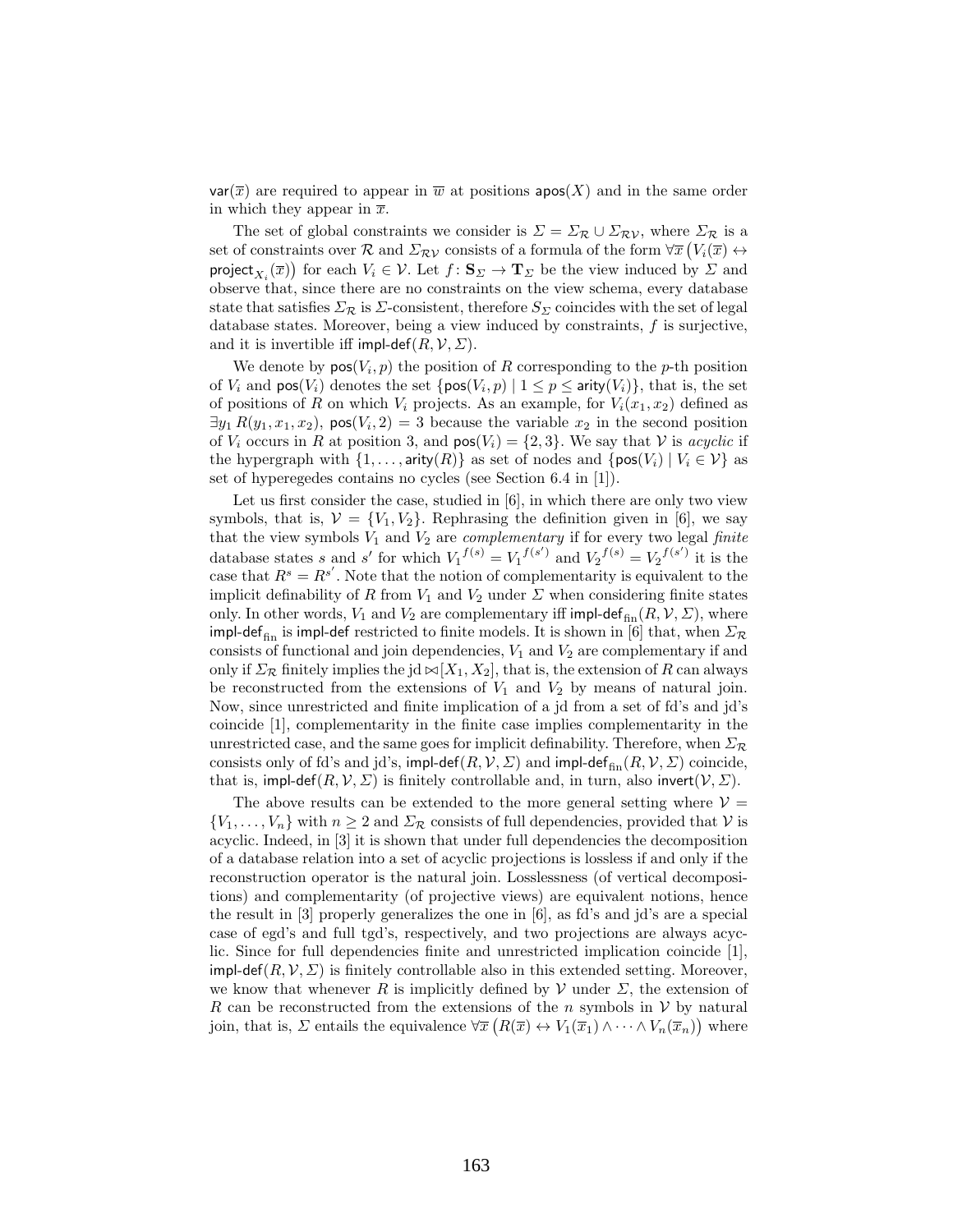$\overline{x}$  and  $\overline{x}_1,\ldots,\overline{x}_n$  are sequences of variables such that  $var(\overline{x}) = \bigcup_{i=1}^n var(\overline{x}_i),$  $\overline{x}_i[p] = \overline{x}_j[q]$  iff  $\mathsf{pos}(V_i, p) = \mathsf{pos}(V_j, q), \text{and } \overline{x}[p] = \overline{x}_i[q]$  iff  $p = \mathsf{pos}(V_i, q).$  In other words, variables corresponding to the same position in  $R$  must coincide. Note that the above equivalence is well-defined iff  $\{1, \ldots, \text{arity}(R)\} = \bigcup_{i=1}^{n} \text{pos}(V_i)$ , that is, the projections cover the positions of  $R$  entirely.

We now turn to the problem of checking translatability under constant complement w.r.t. a view state in the extended setting with  $n$  complementary projective views. Thus, let  $V = \{V_1, \ldots, V_n\}$  with  $n \geq 2$  and let  $C \subseteq V$  be the set of symbols constituting the complement, that is, whose extension must remain invariant during the update. In general, here  $\Sigma_{\mathcal{R}}$  is a set of full dependencies. In our approach, testing whether a view update  $u$  is translatable w.r.t. a finite legal view state t can be done in PTIME in the size of  $u(t)$ ,<sup>3</sup> provided that  $u(t)$ is also finite, by checking that  $u(t)$  satisfies the V-embedding  $\Sigma_{\mathcal{V}}$  of  $\Sigma$ , which is obtained by replacing every occurrence of  $R(\bar{x})$  in  $\Sigma$  with its explicit definition, that is, the formula  $V_1(\overline{x}_1) \wedge \cdots \wedge V_n(\overline{x}_n)$ .

For the special case when  $n = 2$ , necessary and sufficient conditions for the translatability w.r.t. an instance of insertions, deletions and replacements in the extension of  $V_1$  while keeping the extension of  $V_2$  constant are given in [6], with the further restriction that  $\Sigma_{\mathcal{R}}$  consists of fd's only. As an exercise, it is easy to check that the conditions given separately in [6] for the translatability w.r.t. an instance of insertions, deletions and replacements can be obtained by spelling out in each case our general criterion for translatability w.r.t. a view state, which subsumes all of them, modulo the fact that we allow for more general database constraints rather than just fd's and that we consider insertions (deletions) of possibly (non-)existing tuples and replacements of a tuple with possibly the same one.<sup>4</sup> We give an idea of how our criterion corresponds to the conditions of  $[6]$ in the case of insertions by means of an example.

*Example 2.* Let  $U = \{E, D, P, S, M\}$ , where E stands for *Employee*, D for Department, P for Position, S for Salary and M for Manager. Let  $\lt$  be a total order on U s.t.  $E < D < P < S < M$ , thus  $\textsf{apos}(E) = 1$ ,  $\textsf{apos}(D) = 2$ ,  $\textsf{apos}(P) = 3$ ,  $\textsf{apos}(S) = 4$  and  $\textsf{apos}(M) = 5$ . Let  $\mathcal{V} = \{V_1, V_2\}$  and  $\Sigma_{\mathcal{RV}}$  consist of:

$$
\forall x_1, x_2, x_3 \quad (V_1(x_1, x_2, x_3) \quad \leftrightarrow \exists y_1, y_2 R(x_1, x_2, x_3, y_1, y_2)) ; \quad (5a)
$$

$$
\forall x_1, x_2, x_3, x_4 \left( V_2(x_1, x_2, x_3, x_4) \leftrightarrow \exists y_1 \quad R(x_1, x_2, y_1, x_3, x_4) \right) ; \tag{5b}
$$

that is, the two view symbols are defined by projections on EDP and EDSM. Let  $\Sigma_{\mathcal{R}}$  consists of the following constraints:

$$
\forall \overline{x} \left( R(x_1, x_2, x_3, x_4, x_5) \land R(x_1, x_2, x'_3, x'_4, x'_5) \to x_3 = x'_3 \right) ; \tag{6a}
$$

$$
\forall \overline{x} \left( R(x_1, x_2, x_3, x_4, x_5) \land R(x'_1, x'_2, x_3, x'_4, x'_5) \rightarrow x_4 = x'_4 \right) ; \tag{6b}
$$

$$
\forall \overline{x} \left( R(x_1, x_2, x_3, x_4, x_5) \land R(x'_1, x_2, x'_3, x'_4, x'_5) \rightarrow x_5 = x'_5 \right) ; \tag{6c}
$$

<sup>&</sup>lt;sup>3</sup> This is the data complexity of testing whether a finite relational structure is a model of a FOL theory.

 $4$  For instance, condition (b) of Theorem 3 in [6] is necessary only due to the assumption that the tuple to be inserted is not already present in the view extension.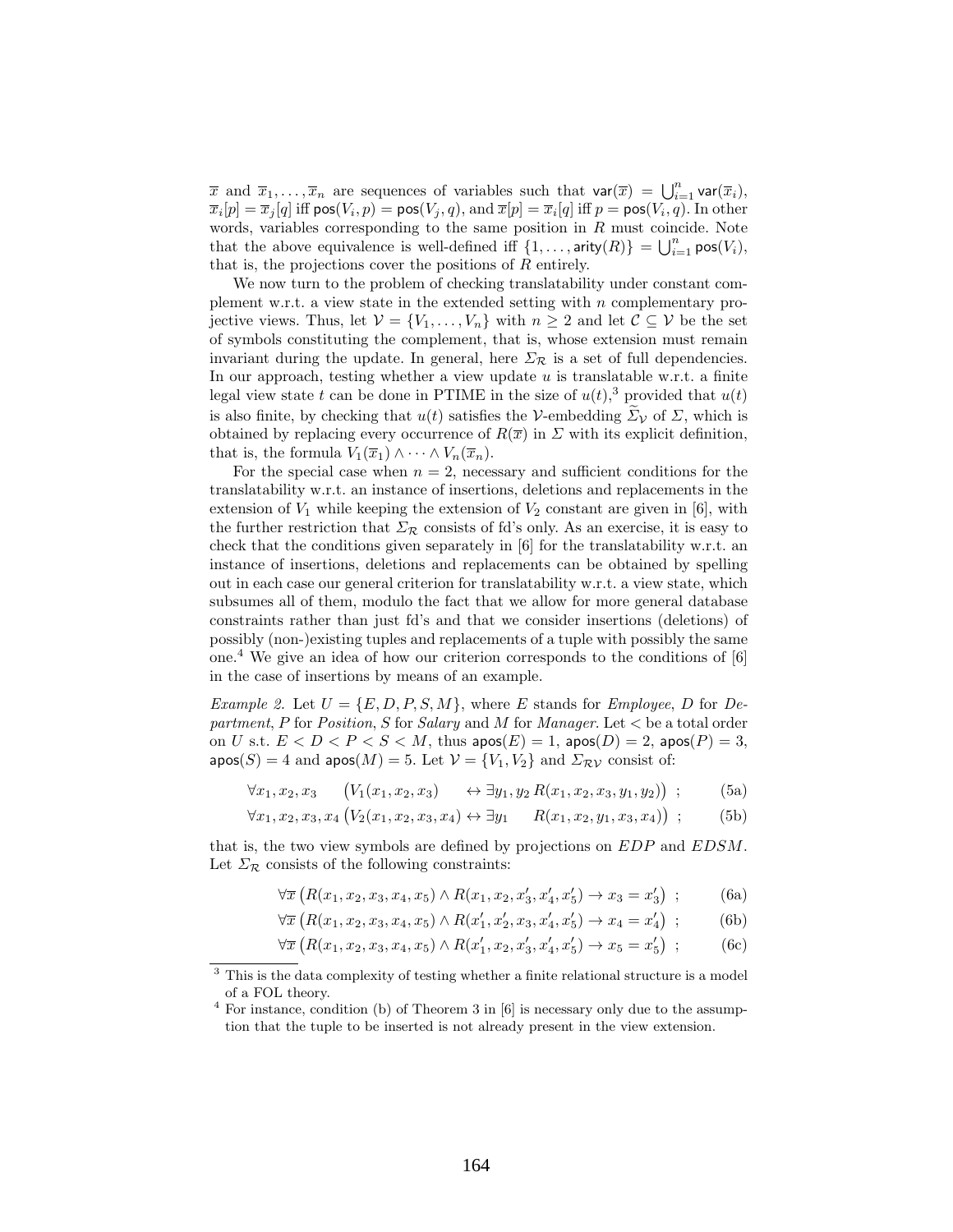where  $\bar{x}$  is the sequence of all the variables appearing in each case. Equations (6a), (6b) and (6c) express the fd's  $ED \rightarrow P$ ,  $P \rightarrow S$  and  $D \rightarrow M$ , respectively. It can be verified that  $\Sigma = \Sigma_{\mathcal{R}} \cup \Sigma_{\mathcal{RV}}$  implies the jd  $\bowtie$  [EDP, EDSM], that is:

$$
\forall \overline{x} \left( R(x_1, x_2, x_3, x_4, x_5) \leftrightarrow V_1(x_1, x_2, x_3) \land V_2(x_1, x_2, x_4, x_5) \right) . \tag{7}
$$

By substituting every occurrence of  $R(x_1, x_2, x_3, x_4)$  in (5a), (5b), (6a), (6b) and (6c) with the explicit definition  $V_1(x_1, x_2, x_3) \wedge V_2(x_1, x_2, x_4, x_5)$  we obtain:

> $\forall x_1, x_2, x_3$  $(V_1(x_1, x_2, x_3) \rightarrow \exists y_1, y_2 V_2(x_1, x_2, y_1, y_2))$  $(8a)$

$$
\forall x_1, x_2, x_3, x_4 \left( V_2(x_1, x_2, x_3, x_4) \to \exists y_1 \quad V_1(x_1, x_2, y_1) \quad \right); \quad \text{(8b)}
$$

$$
\forall \overline{x} \left( V_1(x_1, x_2, x_3) \land V_1(x_1, x_2, x'_3) \right) \rightarrow x_3 = x'_3 \right) ; \tag{8c}
$$

$$
\forall \overline{x} \left( V_1(x_1, x_2, x_3) \land V_2(x_1, x_2, x_4, x_5) \right) \tag{8d}
$$

$$
\wedge V_1(x'_1, x'_2, x_3) \wedge V_2(x'_1, x'_2, x'_4, x'_5) \rightarrow x_4 = x'_4) ;
$$

$$
\forall \overline{x} \left( V_2(x_1, x_2, x_3, x_4) \land V_2(x'_1, x_2, x'_3, x'_4) \to x_4 = x'_4 \right) ; \tag{8e}
$$

together constituting the V-embedding  $\widetilde{\Sigma}_V$  of  $\Sigma$ . Note that, while the fd's (6a) and (6c) on R are preserved as the fd's (8c) and (8e) on  $V_1$  and  $V_2$ , respectively, the fd (6b) becomes a genuine egd, namely (8d), on  $V_1$  and  $V_2$ .

Let  $\overline{a} = \langle e, d, p, s \rangle$  and consider the view update u, expressed by  $\{\text{loop}_{V_1},$ insert<sub> $V_2(\overline{a})\}$ , that inserts the tuple  $\overline{a}$  into the extension of  $V_2$  while the extension</sub> of  $V_1$  remains unchanged. Given a view state t satisfying  $\Sigma_{\mathcal{V}}, u$  is translatable w.r.t. t iff  $u(t)$  satisfies  $\widetilde{\Sigma}_V$  too, where  $u(t)$  is such that  $V_2^{u(t)} = V_2^t \cup {\overline{a}}$  and  $V_1^{u(t)} = V_1^t$ . As  $V_1$  is invariant,  $u(t)$  trivially satisfies (8a), but it satisfies (8b) iff  $V_1^t$  contains a tuple agreeing with  $\overline{a}$  on the first two elements. In other words, we can insert  $\bar{a}$  into  $V_2^t$  only if there is a tuple  $\langle e, d, p \rangle$ , for some p, in the extension of  $V_1$ . This corresponds to condition (a) of Theorem 3 in [6] for the translatability of insertions, while condition (b) is necessary only if we assume that  $\bar{a}$  does not belong to  $V_2^t$ , that is, the tuple we want to insert is not already present in the extension of  $V_2$  before the update. Finally, checking that  $u(t)$  satisfies all of the edg's in  $\Sigma_{\mathcal{V}}$ , namely (8c), (8d) and (8e), corresponds to condition (c).

It should appear clear that with  $|2^{\mathcal{V}}|$  choices for the complement symbols, stating conditions à la  $[6]$  for the translatability w.r.t. an instance for each possible view update when  $|\mathcal{V}| > 2$  could be quite tedious. Fortunately such conditions are subsumed by our general criterion and, if needed, can be derived from it in each case.

*Example 3.* Let U and  $\Sigma_{\mathcal{R}}$  as in Example 2, but let  $\mathcal{V} = \{V_1, V_2, V_3\}$  and  $\Sigma_{\mathcal{RV}}$ consist of the formulae defining  $V_1$ ,  $V_2$  and  $V_3$  as projections on EDP, PS and DM, respectively. It is easy to verify that V is acyclic and that  $\Sigma$  implies the jd  $\bowtie$  [EDP, PS, DM]. By substituting the explicit definition of R in terms of V in  $\Sigma$ , we obtain  $\Sigma_{\mathcal{V}}$  consisting of the inclusion dependencies  $V_1[D] \subseteq V_3[D]$ ,  $V_3[D] \subseteq V_1[D], V_1[P] \subseteq V_2[P]$  and  $V_2[P] \subseteq V_1[P]$ , and of the fd's  $V_1 : ED \rightarrow P$ ,  $V_2: P \to S$  and  $V_3: D \to M$ .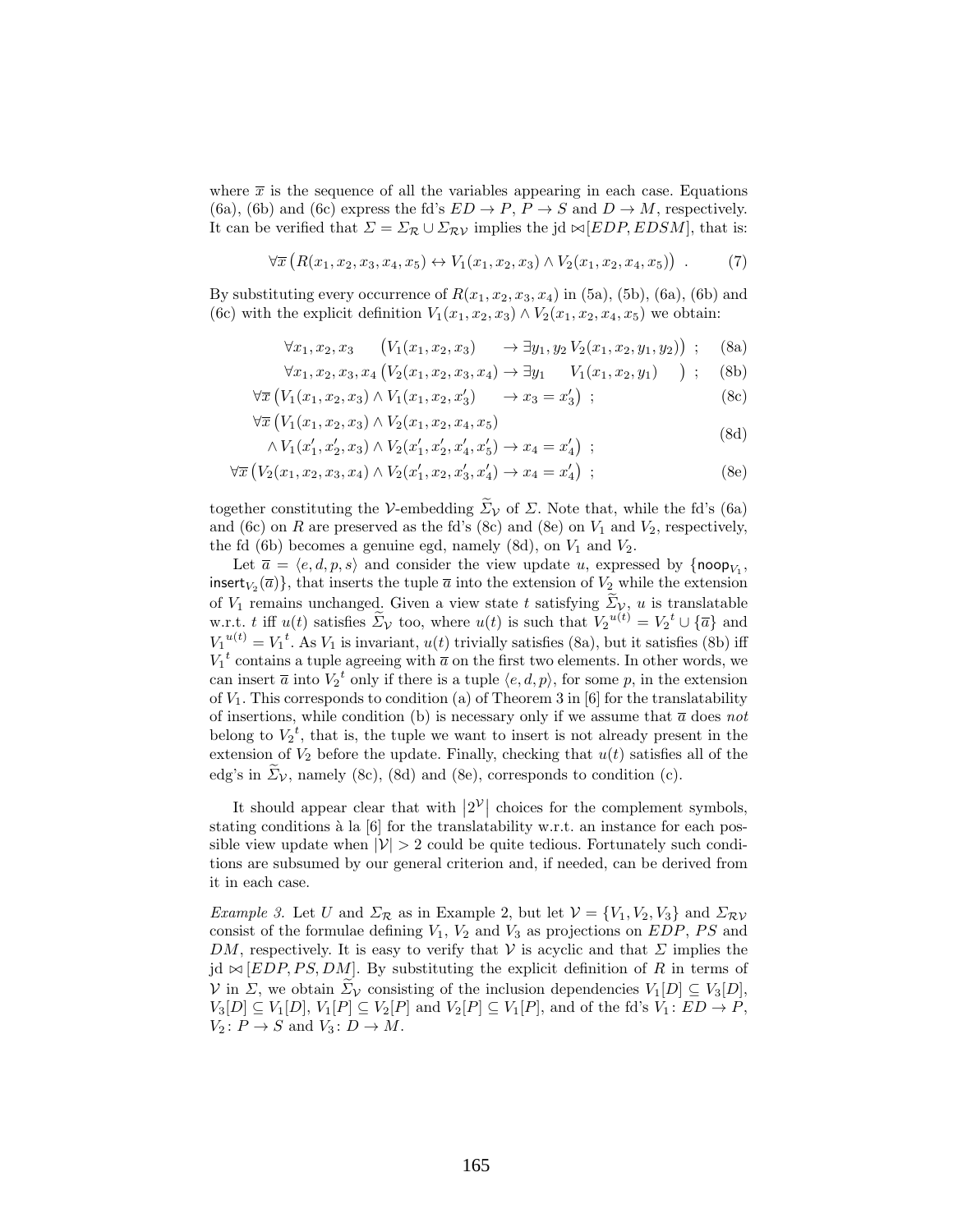Let  $C = \{V_3\}$ . The update  $u_1$  expressed by  $\{\textsf{insert}_{V_1}(\langle e, d, p \rangle), \textsf{insert}_{V_2}(\langle p, s \rangle),\}$  $\mathsf{noop}_{V_3}\}$  is translatable w.r.t. a legal view state  $t$  iff there is a tuple  $\langle d, m\rangle$  in  $V_3{}^t$ for some m (which corresponds to satisfying the ind  $V_1[D] \subseteq V_3[D]$ , while the other ones are trivially satisfied) and  $u_1(t)$  satisfies all the fd's in  $\tilde{\Sigma}_V$  involving  $V_1$ and  $V_2$ . The view update  $u_2$  expressed by  $\{\text{insert}_{V_1}(\langle e', d', p' \rangle), \text{noop}_{V_2}, \text{noop}_{V_3}\}$ is translatable w.r.t. t iff there are tuples  $\langle p', s \rangle \in V_2^t$  and  $\langle d', m \rangle \in V_3^t$  for some s and m, respectively, and  $u_2(t)$  satisfies all the fd's in  $\tilde{\Sigma}_V$  involving  $V_1$ .

Note that the view update  $u_1$  in Example 3 requires the simultaneous insertion of tuples into the extension of both  $V_1$  and  $V_2$ , which in practise (e.g., in SQL) would be achieved by means of a transaction consisting of two successive insertions.

Another difference between our general criterion for translatability (w.r.t. a view state) and the approach followed in [6] is that, while the latter requires some tests on the view instance and some other at the database level, the former can be checked entirely at the view level.

We conclude the section with a note about the problem of checking translatability of view updates w.r.t. every view state, and not just a given one. This is indeed the problem on which Bancilhon and Spyratos were originally focus in [2], but it is ignored in [6]. The characterisation we gave in our Theorem 6 provides a method that, even though possibly incomplete, allows to check whether a view update is translatable w.r.t. every view state. Apart from the trivial update consisting of noop<sub>V<sub>i</sub></sub> for each  $V_i \in \mathcal{V}$ , a view update which is always translatable in Example 3 is expressed by:

 $\left\{ \left( \exists x\,V_1(x,d,p) \to \mathrm{insert}_{V_1}(e,d,p) \right) \land \left( \nexists x\,V_1(x,d,p) \to \mathrm{noop}_{V_1} \right) , \mathrm{noop}_{V_2} , \mathrm{noop}_{V_3} \right\}$ 

that is, insert tuple  $\langle e, d, p \rangle$  into the extension of  $V_1$  only if there exists already another tuple with the same value for attributes Department and Position, otherwise do nothing.

## 5 Conclusion and Future Work

We presented a framework, based on the notion of view under constraints, which is an instance of B&S' abstract one, in that we consider only view mappings that are expressible by means of FOL constraints. By using the notion of definability, we gave a constructive characterisation of when and whether a view induced by a set of constraints is invertible, and we provided a general criterion, based on the idea of "embedding" of the constraints, for testing whether a FO-expressible view update is translatable. We studied an application setting, which extends the one considered in [6] and in which our framework is complete, and we compared our general criterion for translatability of updates w.r.t. an instance with the conditions given in [6] for insertions, deletions and replacements. Although our approach might not be suitable for every application setting, we believe that it can provide some guidance in a field which remains still largely unexplored.

For what concerns future work, the following directions seem worth of further investigation: